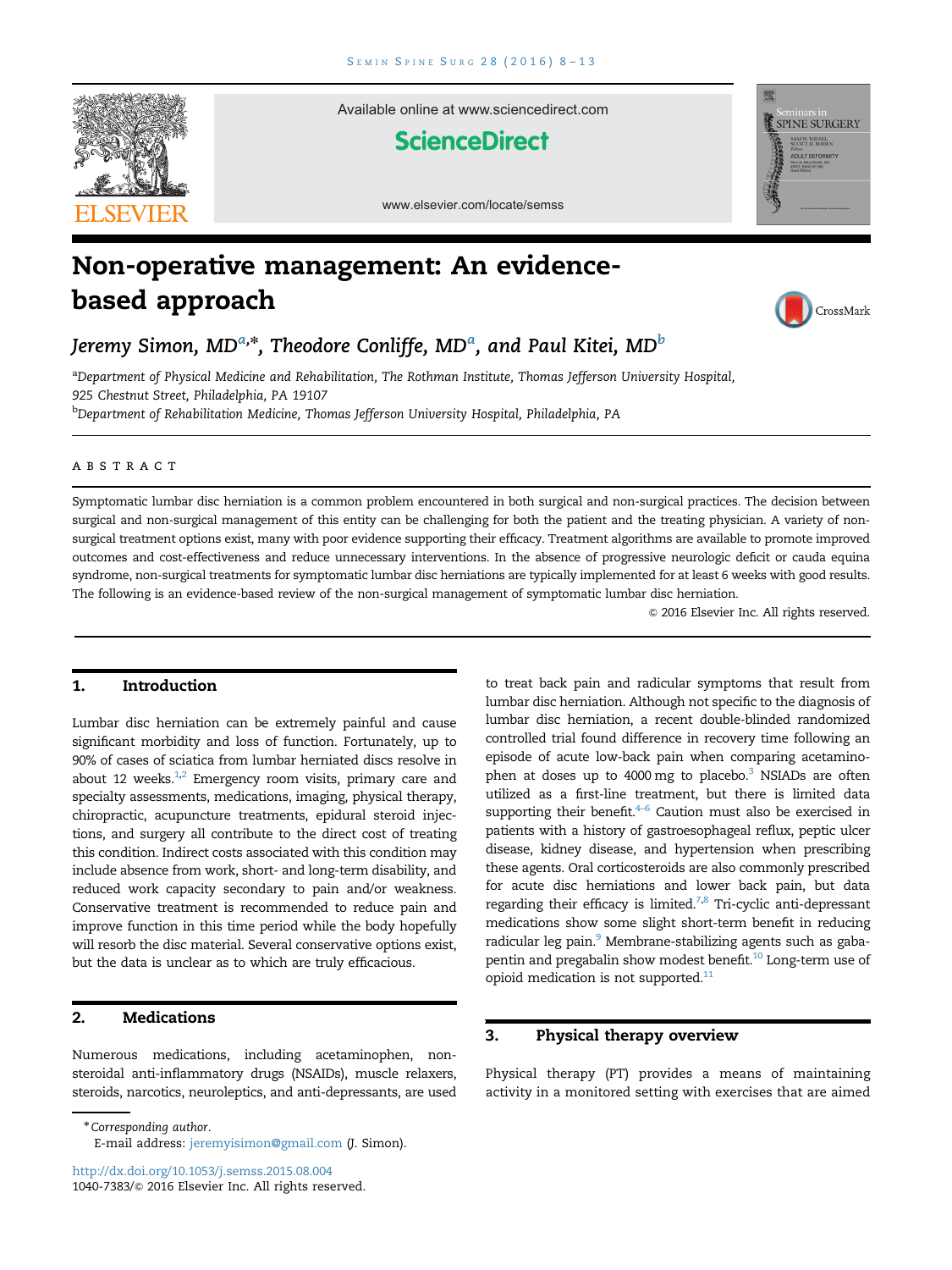at reducing pain and improving function. It is also noninvasive and poses little risk in the hands of trained therapists.

PT can be broken down into passive and active modalities. Passive modalities include heat and cold therapy, electrical nerve stimulation, ultrasound, low-power laser, massage, and traction. Active modalities include various strengthening and stretching exercises, as well as aerobic exercises.

Data on the true benefit of PT is lacking.<sup>12,13</sup> Regardless, given the systemic benefits of maintaining an active lifestyle, it seems reasonable to recommend maintaining an active lifestyle, within a patient's pain tolerance. $14$ 

# 4. Passive physical therapy modalities

#### 4.1. Traction

When used independently or in addition to other PT modalities in patients with sciatica related to herniated discs, both manual and mechanical tractions are similar in effectiveness to sham treatment, PT alone, exercise, ultrasound, and laser therapies.<sup>[15](#page-4-0)</sup> Studies revealing traction to be superior to other methods have significant design limitations, with the majority of studies being very low to moderate in quality.<sup>15</sup> It is also important to note that adverse effects, such as pain, can be experienced after traction.<sup>15</sup>

#### 4.2. Superficial heat and cold

There is a limited evidence that indicates that heat reduces short-term low-back pain and disability, and there is inadequate data to make a recommendation for or against the use of cold.<sup>[16](#page-4-0)</sup> Patients with confirmed radiculopathy or disc herniation have not been included in these studies, and so recommendations specific to lumbar disc herniation cannot be made. Reports of burns and skin discoloration (erythema ab igne) with heating pads can occur and caution should be exercised if patients are using these devices at home. $17$ 

#### 4.3. Massage

Massage therapy may have some use in the treatment of lowback pain, but more research is needed.<sup>18</sup> As with superficial heat and cold modalities, patients with sciatica have not been included when reviewing massage's effects on pain and disability.<sup>[18](#page-4-0)</sup> The data is poor and incomplete for massage as an effective treatment for lumbar disc herniation, especially in the long term.

#### 4.4. Electric nerve stimulation

Both transcutaneous and percutaneous electric nerve stimulation (TENS and PENS) may improve sciatica pain compared with sham treatment, with PENS being the most effective at providing short-term pain relief, functional improvements, and sleep.<sup>19</sup> However, these results have not been reproduced on a large scale.

#### 5. Active physical therapy modalities

#### 5.1. McKenzie method

The McKenzie method for the treatment of low-back and radicular pain focuses on finding a directional preference or position that reduces radicular symptoms and "centralizes" pain symptoms to the lower back. Once this position is determined, a patient's therapy regimen is focused around that directional preference. With regard to improving pain and reducing disability in the short term, the McKenzie method is superior to NSAIDs, educational booklets, back massage and back care advice, strength training, spinal mobilization, and general exercises.<sup>[20](#page-5-0)</sup> Data is insufficient to make conclusions regarding its long-term efficacy. $20$  The strongest evidence for centralization likely lies in its power of prognostication; the occurrence of centralization of sciatica symptoms is generally indicative of a good prognosis, while the failure of pain to centralize indicates a poor prognosis.[21](#page-5-0)

# 5.2. Core-stabilization exercises

Evidence for core-stabilization exercises in the setting of lumbar disc herniation is limited, as most literature examines its effects on nonspecific back pain only. There is some evidence that core-stabilization exercises may help herniated-disc-related back pain, but the study focusing on this examined patients who were receiving a number of other treatments simultaneously, including epidural steroid injections. $1$  Further, the study was an outcome-based study with no controls.<sup>[1](#page-4-0)</sup> There is also some evidence that corestabilization exercises reduce pain and increase function in patients with recurrent lumbar disc herniation following discectomy, but in each case a number of other treatment modalities were used in combination with the stabilization exercises and the study quality was poor. $22-24$  It is currently not possible to make substantial conclusions regarding the efficacy of core-stabilization exercises in patients with pain from lumbar disc herniation.

# 6. Osteopathic manipulative therapy

A number of studies have examined osteopathic manipulative therapy's (OMT) effects on low-back pain, but the vast majority of these studies do not focus on patients with disc herniations or radicular symptoms. In fact, most studies and reviews specifically exclude these patients. $25,26$  $25,26$  $25,26$  Highquality studies are limited. OMT directed at treating sciatic pain caused by lumbar disc herniation, consisting of soft tissue lumbar and gluteal stretching, soft tissue stretching, low-amplitude passive articulatory maneuvers of the lumbar spine, and high-velocity thrusts to lumbar articulations, has been found to be safe and equally effective as chemonucleolysis twelve months out from time of treatment.<sup>[27](#page-5-0)</sup>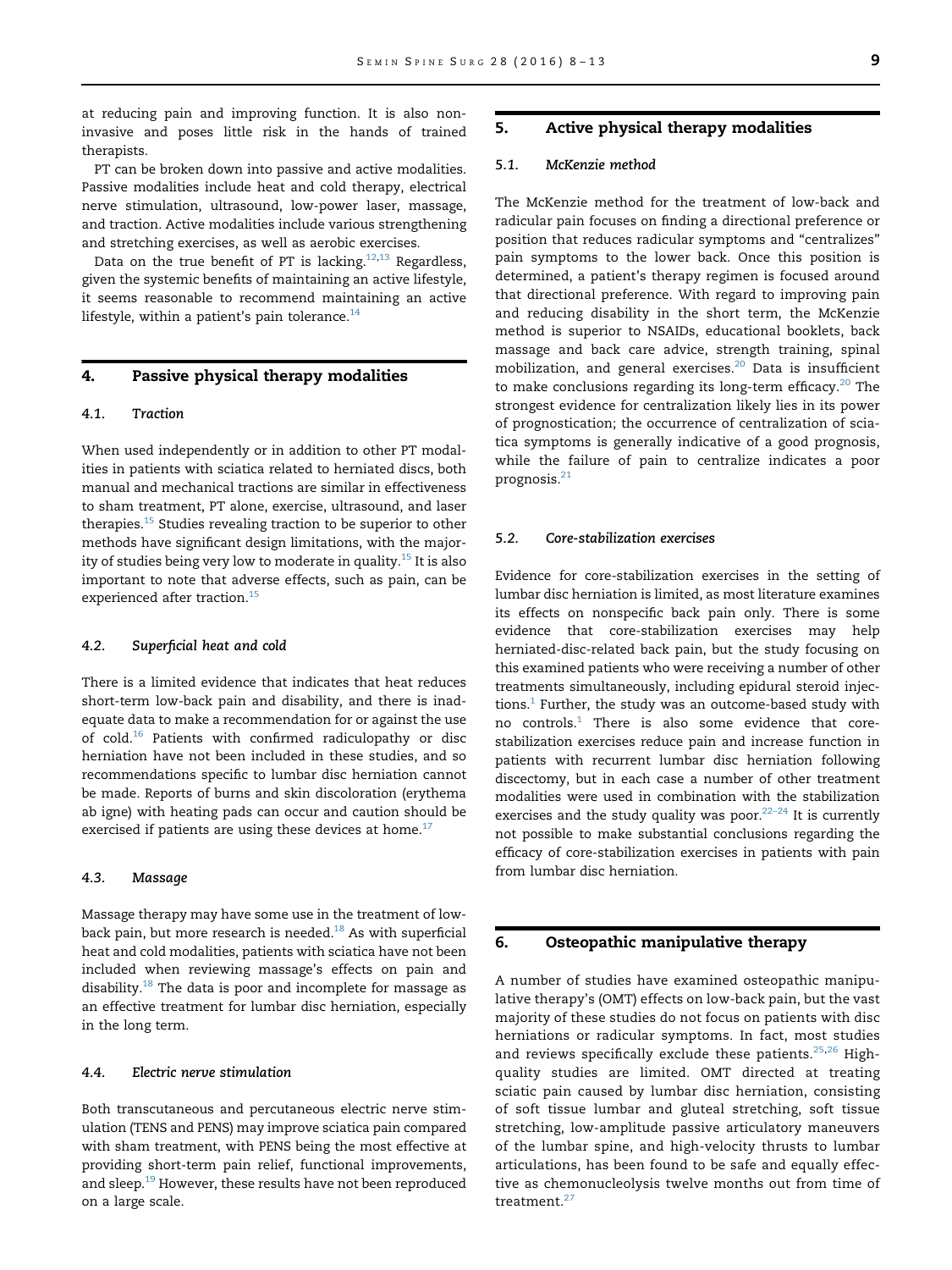# 7. Lumbar spinal manipulation

A variety of practitioners perform spinal manipulations on patients with low-back and radicular pain. A meta-analysis including a number of studies on patients with either verified or suspected disc herniation found no difference in the effectiveness of spinal manipulative therapy (SMT) used by osteopathic physicians, chiropractors, and physical therapists.[28](#page-5-0)

Patients may question the safety of lumbar spine manipulations, and so it is valuable to know the risks involved. The most common side effect of lumbar SMT is local discomfort,<sup>29</sup> while the most devastating complications are cauda equina syndrome (CES) and clinically worsened disc herniation.<sup>30</sup> Liberally calculated risk of developing a worsened herniation or CES when performed by osteopathic physicians, chiropractors, and physical therapists is less than one in 37 million, though this number is doubled when manipulations performed under anesthesia are included in the calculation. $30$ Thus, it is reasonable to consider lumbar spinal manipulations to be safe.

Quality studies on the efficacy of SMT in the treatment of symptomatic lumbar herniated discs are lacking. SMT was previously thought to have greater short-term pain relief than sham SMT, $^{31}$  $^{31}$  $^{31}$  though a more recent review refutes this and is unable to make strong recommendations for or against its use in low-back and radicular pain due to poor quality evidence.[32](#page-5-0) The updated review examines studies including patients with radiculopathy, but it excludes two studies that exclusively evaluate patients with sciatica.<sup>[32](#page-5-0)</sup>

# 7.1. Epidural steroid injections

The use of epidural corticosteroids as treatment of sciatica was documented first in 1952. Since that time the utilization of epidural steroid injections has increased exponentially and has become commonplace in treatment of symptomatic lumbar disc herniation. The use of fluoroscopy has allowed for more accurate and safer epidural access. The rationale for injection of steroids into the epidural space is to provide an anti-inflammatory effect on inflamed neural structures. There are presently several hypotheses regarding the mechanism of action of epidural steroids without a proven explanation.

In 1990, Saal et al.<sup>[33](#page-5-0)</sup> demonstrated elevated levels of Phospholipase A2 at the interface between the herniated nucleus pulposis and spinal nerves. The presence of inflammatory markers suggests that inflammation plays a role in the nociception process secondary to disc herniations. This lends credence to the use of epidural corticosteroids in the treatment of this condition. Corticosteroids are shown to block several sites along the inflammatory cascade such as the inhibition of prostaglandins, interference of leukocyte functions, and C-fiber conduction.<sup>[34](#page-5-0),[35](#page-5-0)</sup>

The three techniques for injection into the epidural space are the caudal approach, the interlaminar approach, and the transforaminal approach. These techniques have been in clinical use for decades in the treatment of discogenic radicular pain.

The caudal and interlaminar procedures were initially performed without radiographic assistance. This "blind technique" has fallen out of favor with current pain management practice guidelines. The transforaminal approach may be performed only with radiographic assistance. Most clinicians use multiplanar fluoroscopy to perform spinal procedures, allowing for live injection of contrast to ensure correct needle placement. With injection of contrast dye under live fluoroscopy, epidural flow of medication, as well as the absence of suboptimal vascular or intrathecal flow, can be confirmed.

The efficacy of lumbar epidural steroid injections has been assessed in medical literature for over 40 years. The caudal approach is performed by advancing a needle into the sacral hiatus below S2 to avoid puncture of the thecal sac (Fig. 1). A large volume of steroid with lidocaine and/or saline is then injected. Caudal epidural steroid injections have been studied extensively. In 2011, Manchikanti et al.<sup>[36](#page-5-0)</sup> found a significant improvement in pain in 120 patients with lumbar disc herniation treated with fluoroscopically guided caudal epidurals versus a control group. A 1-year follow-up study of 120 patients also found benefit from caudal epidurals for discrelated lower back pain, with or without injection of steroid, although a trend towards longer improvement was seen in the steroid group.<sup>[37](#page-5-0)</sup> Parr et al. in 2012 published a systematic review of caudal epidural injections in treatment of chronic low-back pain. They concluded there was good evidence of short- and long-term relief of chronic pain secondary to disc herniation or radiculitis.<sup>[38](#page-5-0)</sup>

The lumbar interlaminar approach involves advancement of a needle between the lamina to either side of the interspinous ligaments, and through the ligamentum flavum [\(Fig. 2\)](#page-3-0). A loss of resistance to pressure in a syringe is felt when the needle is through the ligament flavum and in the epidural space. Dilke et al. treated 100 patients



Fig. 1 – Caudal epidural steroid injection. A spinal needle is placed via the sacral hiatus and advanced below S2. Contrast flow shows contrast extending cephalad in the epidural space.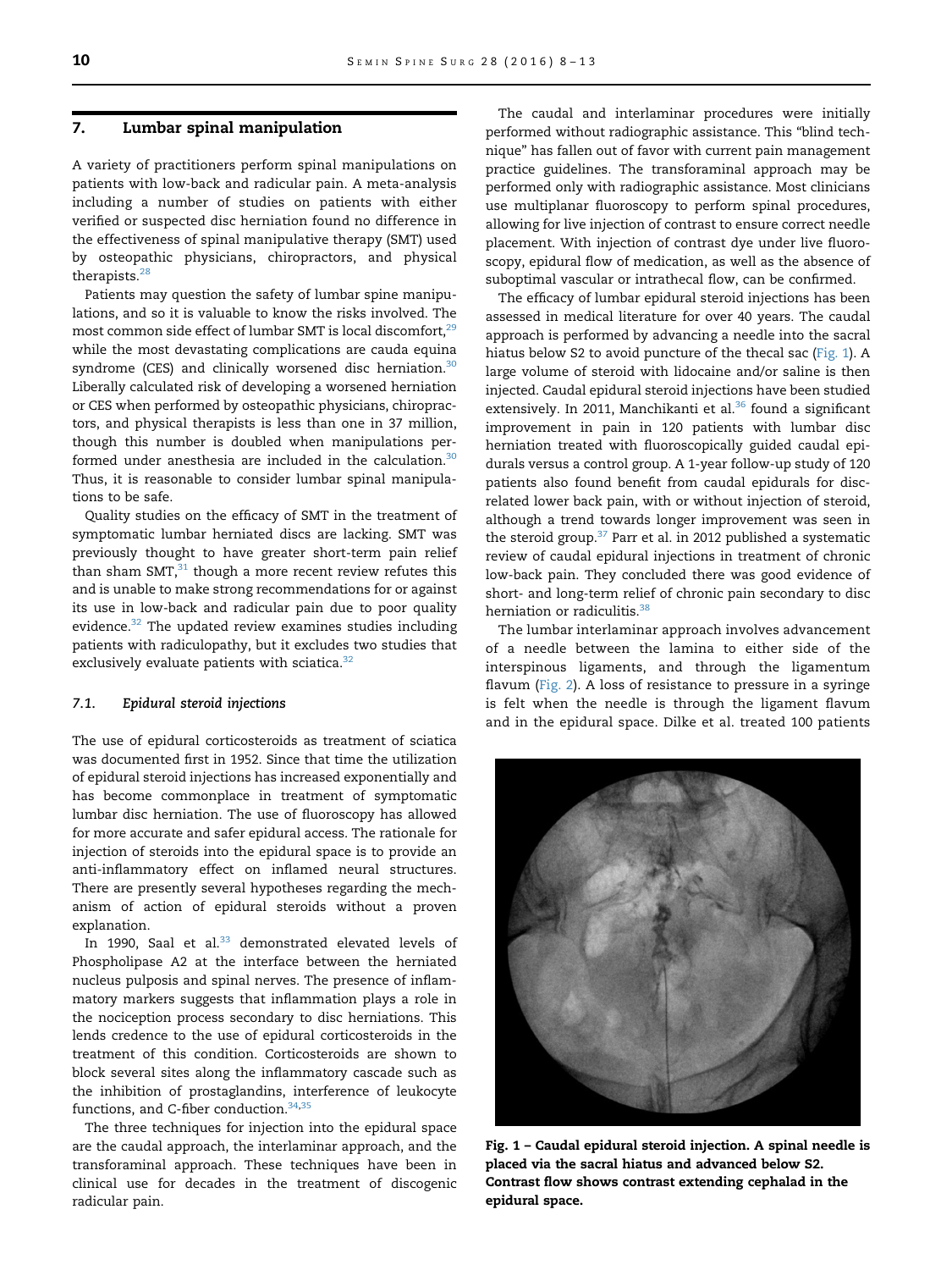<span id="page-3-0"></span>with low-back pain and sciatica with interlaminar epidurals. They determined that 60% of the receiving treatment group had improvement at 3 months versus control.<sup>[39](#page-5-0)</sup> Carrette et al. in 1997 studied 158 patients with sciatica and disc herniation treated with interlaminar epidural steroids injections. This group found that the epidural steroid group had significant reduction in leg pain at 6 weeks after injection.<sup>[40](#page-5-0)</sup> These studies were flawed due to the lack of fluoroscopic guidance. Butterman $41$  published a highly respected study comparing fluoroscopic interlaminar epidural steroid injections to surgery for disc herniation in 2004. He studied 169 patients with documented large lumbar disc herniations comparing treatment outcomes over 3 years. The discectomy group had outcomes of pain relief greater than 90% at 3 years. In the epidural group up to 56%

of patients had good pain relief at 3 years and this group had avoided surgery.

Lumbar transforaminal epidural steroid injections are perhaps the most frequently performed and studied of the 3 epidural techniques. The technique involves placement of a spinal needle either above or below the spinal nerve via an oblique angle [\(Fig. 3\)](#page-4-0). This approach allows for injection into the ventral epidural space, closer to the intervertebral disc. In 2013, the North American Spine Society authored a position paper on lumbar transforaminal epidural steroid injections.<sup>42</sup> The consensus position, after comprehensive review of medical evidence, is that transforaminal epidural steroid injections are recommended for the treatment of radicular pain related to lumbar disc herniation. In 2010, Ghahreman et al. evaluated 150 patients diagnosed with lumbar disc herniation





Fig. 2 – L5-S1 interlaminar epidural steroid injection. The needle is placed via a right-sided paramedian approach. Contrast is confirmed to be in the epidural space by lateral (A), contralateral oblique (B), and antero-posterior (C) images.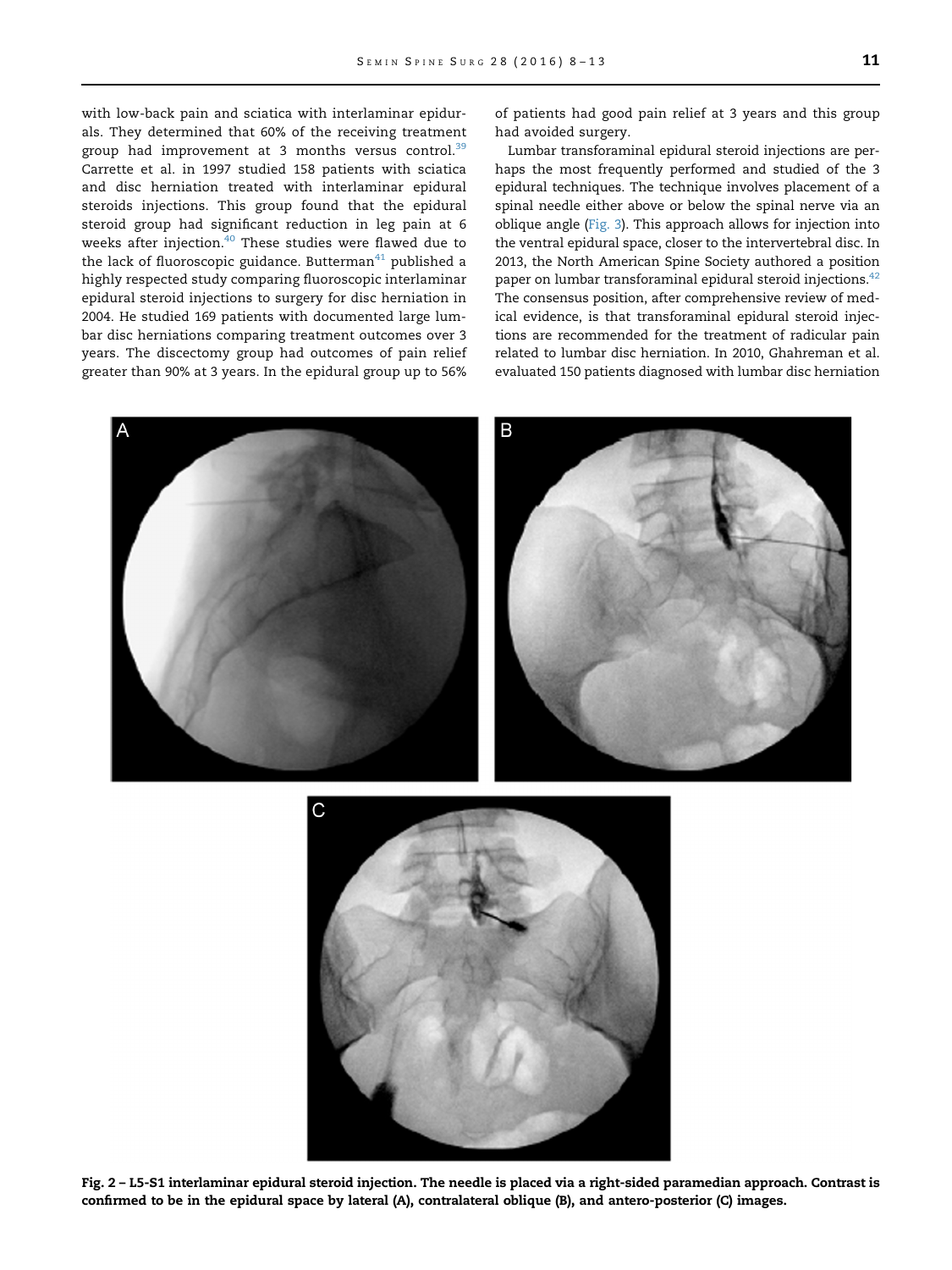<span id="page-4-0"></span>

Fig. 3 – Right L5 transforaminal epidural steroid injection. Note the flow of contrast along the right L5 peripheral nerve, nerve root sheath and into the epidural space. Epidural flow is noted medial to the pedicle.

and radicular pain. The treatment group received epidural steroid injections and received a significant benefit from the injections in comparison with the control groups. $43$  Riew et al.<sup>44</sup> in 2000 assessed efficacy of selective nerve root injections in patients with lumbar disc herniation. They determined that the group receiving selective nerve root injection with bupivacaine and betamethasone had a lower rate of surgery than the injection group receiving bupivacaine alone. The treatment group avoided surgery for 13–28 months after injection. The role of epidural steroid injections in prevention of surgery was further assessed recently by Bicket et al.<sup>[45](#page-5-0)</sup> This group found a small but significant reduction in need for surgery with epidural steroid injections.

Multiple studies comparing the various techniques have been published. In 2006, Schaufele et al.<sup>[46](#page-5-0)</sup> compared transforaminal to interlaminar epidural injections for lumbar disc herniation and found that the transforaminal injection group had greater improvement than the interlaminar group. Chang Chien et al. $47$  conducted a systematic review of both injection techniques in 2014. They concluded that transforaminal injections had a better short-term improvement over interlaminar injections, while, conversely, interlaminar injections had slightly better functional outcomes. Lastly, Manchikanti et al.<sup>48</sup> compared all three procedures in a systematic review. Their conclusion was that all three procedures had strong short-term efficacy and moderate evidence of long-term efficacy.

# 8. Conclusion

Given the statistically favorable course for most painful lumbar disc herniations, a trial of conservative therapy is indicated including acetaminophen, NSAIDs, physical therapy, manipulation, or possibly a lumbar epidural steroid injection. Decompressive surgery is reserved for those who present with cauda equina syndrome or progressive weakness, or who fail these treatments. While a number of options exist, the evidence to support these treatments is still an area that requires additional research.

#### references

- 1. [Saal JA, Saal JS. Nonoperative treatment of herniated lumbar](http://refhub.elsevier.com/S1040-7383(15)00096-9/sbref1) [intervertebral disc with radiculopathy. An outcome study.](http://refhub.elsevier.com/S1040-7383(15)00096-9/sbref1) Spine[. 1989;14\(4\):431](http://refhub.elsevier.com/S1040-7383(15)00096-9/sbref1)–437.
- 2. [Weber H. Lumbar disc herniation. A controlled, prospective](http://refhub.elsevier.com/S1040-7383(15)00096-9/sbref2) [study with ten years of observation.](http://refhub.elsevier.com/S1040-7383(15)00096-9/sbref2) Spine. 1983;8(2):131–140.
- 3. [Williams CM, Maher CG, Latimer J, et al. Ef](http://refhub.elsevier.com/S1040-7383(15)00096-9/sbref3)ficacy of para[cetamol for acute low-back pain: a double-blind, randomised](http://refhub.elsevier.com/S1040-7383(15)00096-9/sbref3) controlled trial. Lancet[. 2014;384\(9954\):1586](http://refhub.elsevier.com/S1040-7383(15)00096-9/sbref3)–1596.
- 4. [Hatori M, Kokubun S. Clinical use of etodolac for the treat](http://refhub.elsevier.com/S1040-7383(15)00096-9/sbref4)[ment of lumbar disc herniation.](http://refhub.elsevier.com/S1040-7383(15)00096-9/sbref4) Curr Med Res Opin. 1999;15(3): 193–[201.](http://refhub.elsevier.com/S1040-7383(15)00096-9/sbref4)
- 5. [Vroomen PC, de Krom MC, Slofstra PD, Knottnerus JA. Con](http://refhub.elsevier.com/S1040-7383(15)00096-9/sbref5)[servative treatment of sciatica: a systematic review.](http://refhub.elsevier.com/S1040-7383(15)00096-9/sbref5) J Spinal Disord Tech[. 2000;13\(6\):463](http://refhub.elsevier.com/S1040-7383(15)00096-9/sbref5)–469.
- 6. [Roelofs PD, Deyo RA, Koes BW, Scholten RJ, van Tulder MW.](http://refhub.elsevier.com/S1040-7383(15)00096-9/sbref6) Non-steroidal anti-infl[ammatory drugs for low back pain.](http://refhub.elsevier.com/S1040-7383(15)00096-9/sbref6) [Cochrane Database Syst Rev](http://refhub.elsevier.com/S1040-7383(15)00096-9/sbref6). 2008(1):CD000396.
- 7. [Eskin B, Shih RD, Fiesseler FW, et al. Prednisone for emer](http://refhub.elsevier.com/S1040-7383(15)00096-9/sbref7)[gency department low back pain: a randomized controlled](http://refhub.elsevier.com/S1040-7383(15)00096-9/sbref7) trial. J Emerg Med[. 2014;47\(1\):65](http://refhub.elsevier.com/S1040-7383(15)00096-9/sbref7)–70.
- 8. [Holve RL, Barkan H. Oral steroids in initial treatment of acute](http://refhub.elsevier.com/S1040-7383(15)00096-9/sbref8) sciatica. [J Am Board Fam Med](http://refhub.elsevier.com/S1040-7383(15)00096-9/sbref8). 2008;21(5):469–474.
- 9. [Khoromi S, Cui L, Nackers L, Max MB. Morphine, nortriptyline](http://refhub.elsevier.com/S1040-7383(15)00096-9/sbref9) [and their combination vs. placebo in patients with chronic](http://refhub.elsevier.com/S1040-7383(15)00096-9/sbref9) [lumbar root pain.](http://refhub.elsevier.com/S1040-7383(15)00096-9/sbref9) Pain. 2007;130(1–2):66–75.
- 10. [Yildirim K, Deniz O, Gureser G, et al. Gabapentin monother](http://refhub.elsevier.com/S1040-7383(15)00096-9/sbref10)[apy in patients with chronic radiculopathy: the ef](http://refhub.elsevier.com/S1040-7383(15)00096-9/sbref10)ficacy and impact on life quality. [J Back Musculoskelet Rehabil](http://refhub.elsevier.com/S1040-7383(15)00096-9/sbref10). 2009;22(1):  $17-20.$  $17-20.$
- 11. [Lewis RA, Williams NH, Sutton AJ, et al. Comparative clinical](http://refhub.elsevier.com/S1040-7383(15)00096-9/sbref11) [effectiveness of management strategies for sciatica: system](http://refhub.elsevier.com/S1040-7383(15)00096-9/sbref11)[atic review and network meta-analyses.](http://refhub.elsevier.com/S1040-7383(15)00096-9/sbref11) Spine J. 2013;15(6): 1461–[1477.](http://refhub.elsevier.com/S1040-7383(15)00096-9/sbref11)
- 12. [Dahm KT, Brurberg KG, Jamtvedt G, Hagen KB. Advice to rest](http://refhub.elsevier.com/S1040-7383(15)00096-9/sbref12) [in bed versus advice to stay active for acute low-back pain](http://refhub.elsevier.com/S1040-7383(15)00096-9/sbref12) and sciatica. [Cochrane Database Syst Rev](http://refhub.elsevier.com/S1040-7383(15)00096-9/sbref12). 2010(6):CD007612.
- 13. [Luijsterburg PA, Verhagen AP, Ostelo RW, van Os TA, Peul](http://refhub.elsevier.com/S1040-7383(15)00096-9/sbref13) [WC, Koes BW. Effectiveness of conservative treatments for](http://refhub.elsevier.com/S1040-7383(15)00096-9/sbref13) [the lumbosacral radicular syndrome: a systematic review.](http://refhub.elsevier.com/S1040-7383(15)00096-9/sbref13) Eur Spine J[. 2007;16\(7\):881](http://refhub.elsevier.com/S1040-7383(15)00096-9/sbref13)–899.
- 14. [Hagen KB, Hilde G, Jamtvedt G, Winnem M. Bed rest for acute](http://refhub.elsevier.com/S1040-7383(15)00096-9/sbref14) [low-back pain and sciatica.](http://refhub.elsevier.com/S1040-7383(15)00096-9/sbref14) Cochrane Database Syst Rev. 2004 [\(4\):CD001254.](http://refhub.elsevier.com/S1040-7383(15)00096-9/sbref14)
- 15. [Wegner I, Widyahening IS, van Tulder MW, et al. Traction for](http://refhub.elsevier.com/S1040-7383(15)00096-9/sbref15) [low-back pain with or without sciatica.](http://refhub.elsevier.com/S1040-7383(15)00096-9/sbref15) Cochrane Database Syst Rev[. 2013;8\(14\):CD003010.](http://refhub.elsevier.com/S1040-7383(15)00096-9/sbref15)
- 16. [French SD, Cameron M, Walker BF, Reggars JW, Esterman AJ.](http://refhub.elsevier.com/S1040-7383(15)00096-9/sbref16) Superfi[cial heat or cold for low back pain.](http://refhub.elsevier.com/S1040-7383(15)00096-9/sbref16) Cochrane Database Syst Rev[. 2006\(7\):CD004750.](http://refhub.elsevier.com/S1040-7383(15)00096-9/sbref16)
- 17. [Chatterjee S. Erythema Ab Igne from prolonged use of a](http://refhub.elsevier.com/S1040-7383(15)00096-9/sbref17) heating pad. Mayo Clin Proc[. 2005;80\(11\):1500.](http://refhub.elsevier.com/S1040-7383(15)00096-9/sbref17)
- 18. [Ernst E. Massage therapy for low back pain: a systematic](http://refhub.elsevier.com/S1040-7383(15)00096-9/sbref18) review. [J Pain Symptom Manage](http://refhub.elsevier.com/S1040-7383(15)00096-9/sbref18). 1999;17(1):65–69.
- 19. [Ghoname EA, White PF, Ahmed HE, Hamza MA, Craig WF,](http://refhub.elsevier.com/S1040-7383(15)00096-9/sbref19) [Noe CE. Percutaneous electrical nerve stimulation: an](http://refhub.elsevier.com/S1040-7383(15)00096-9/sbref19)